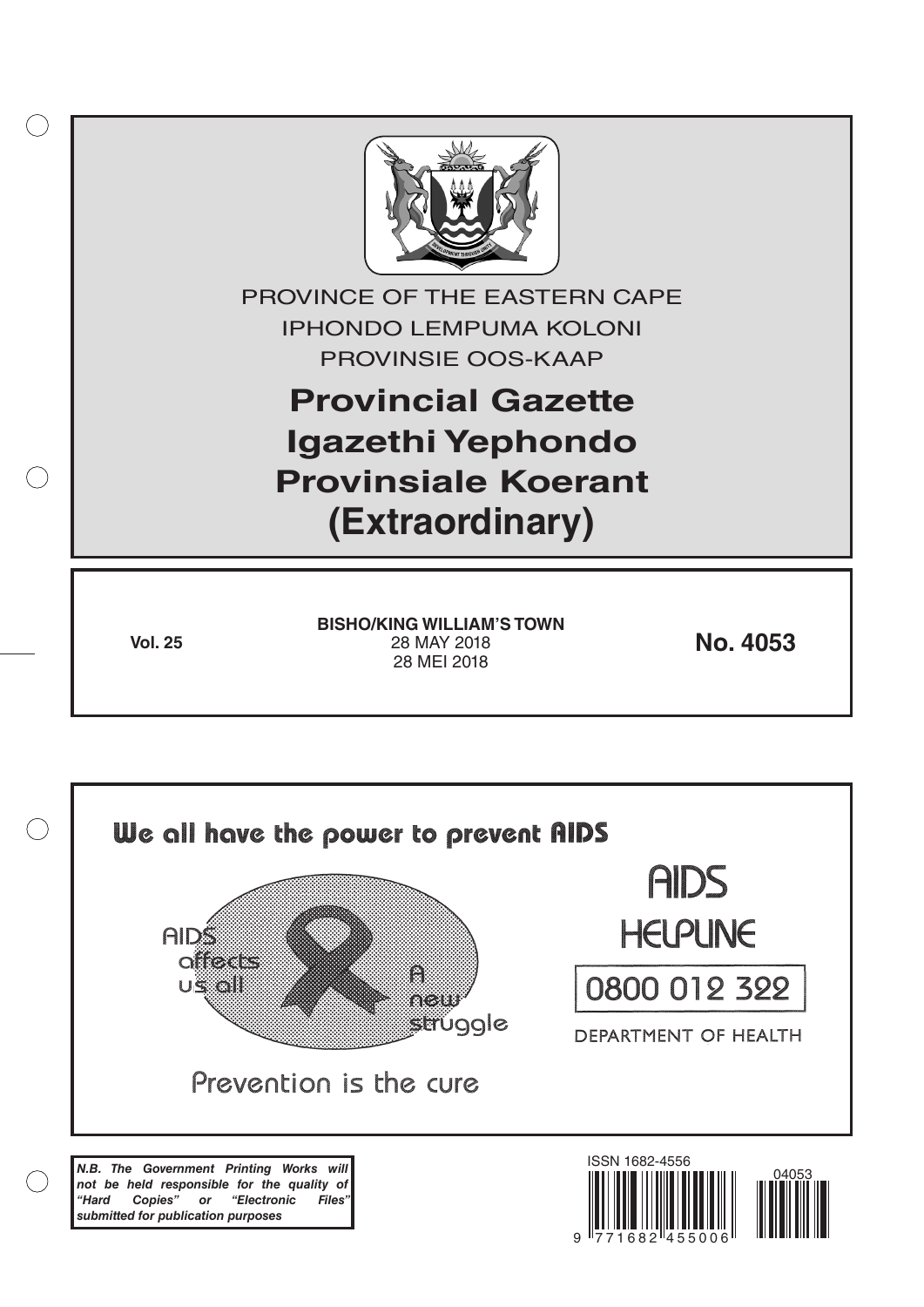# **IMPORTANT NOTICE:**

**The GovernmenT PrinTinG Works Will noT be held resPonsible for any errors ThaT miGhT occur due To The submission of incomPleTe / incorrecT / illeGible coPy.**

**no fuTure queries Will be handled in connecTion WiTh The above.**

#### **CONTENTS**

|    |                                                                                                     | Gazette<br>No. | Page<br>No. |
|----|-----------------------------------------------------------------------------------------------------|----------------|-------------|
|    | LOCAL AUTHORITY NOTICES • PLAASLIKE OWERHEIDS KENNISGEWINGS                                         |                |             |
| 93 | Spatial Planning and Land Use Management By-law, 2016: Kouga Municipality: Erf 161, Oyster Bay; Erf | 4053           |             |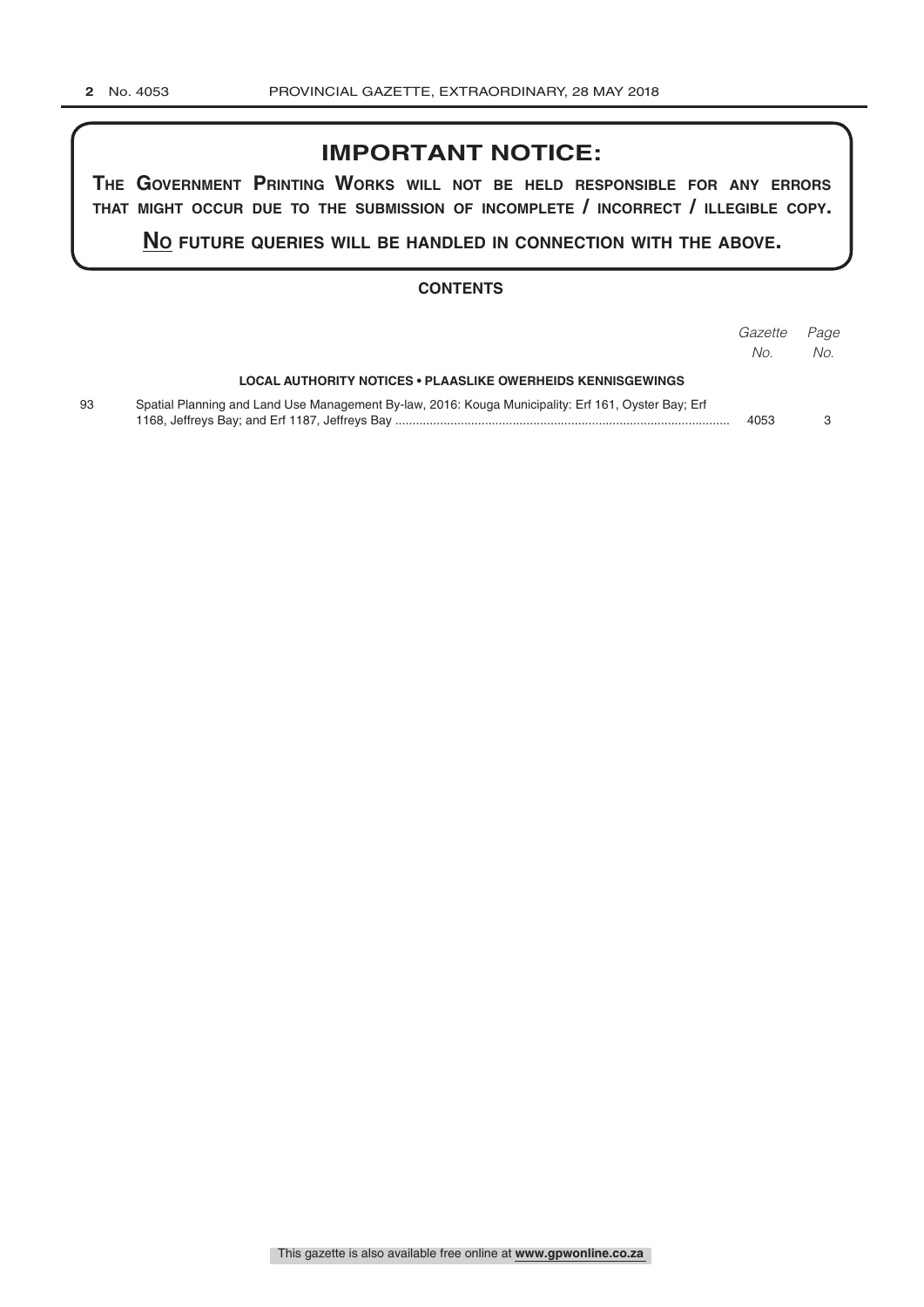# Local Authority Notices • Plaaslike Owerheids Kennisgewings

# **LOCAL AUTHORITY NOTICE 93 OF 2018**

## **PROVINCIAL NOTICE NO 42/2018**

#### **EASTERN CAPE PROVINCE**

#### **KOUGA MUNICIPALITY (EC 108)**

#### **REMOVAL OF RESTRICTIVE CONDITIONS**

#### **ERF 161, OYSTER BAY**

## **SPATIAL PLANNING AND LAND USE MANAGEMENT BY-LAW, 2016: KOUGA MUNICIPALITY**

Notice is hereby given that the Municipal Planning Tribunal on 08 February 2018, removed Condition B.6.(b)(i) & (ii) applicable to Erf 161, Oyster Bay as contained in Certificate of Consolidation Title T59933/2011 in terms of Section 69 of the Spatial Planning and Land Use Management By-Law, 2016: Kouga Municipality

**--------------------------------------------------------------------------------------------- ERF 1168, JEFFREYS BAY**

#### **SPATIAL PLANNING AND LAND USE MANAGEMENT BY-LAW, 2016: KOUGA MUNICIPALITY**

Notice is given that the Municipal Planning Tribunal on 08 February 2018, removed Condition B.7.(a) and B.7.(b)(i) & (ii) applicable to Erf 1168, Jeffreys Bay as contained in Certificate of Consolidation Title T11105/2004 in terms of Section 69 of the Spatial Planning and Land Use Management By-Law, 2016: Kouga **Municipality** 

---------------------------------------------------------------------------------------------------------------------- **ERF 1187, JEFFREYS BAY**

## **SPATIAL PLANNING AND LAND USE MANAGEMENT BY-LAW, 2016: KOUGA MUNICIPALITY**

Notice is hereby given that the Municipal Planning Tribunal on 08 February 2018, removed Condition B.6.(b)(i) & (ii) applicable to Erf 1187, Jeffreys Bay as contained in Certificate of Consolidation Title T1519/2017 in terms of Section 69 of the Spatial Planning and Land Use Management By-Law, 2016: Kouga Municipality

# ----------------------------------------------------------------------------------------------------------------------

#### C. DU PLESSIS<br>
MUNICIPAL MANAGER<br>
MUNICIPAL MANAGER **MUNICIPAL MANAGER**

 **6330**

**For Publication:** 

PROVINCIAL GAZETTE